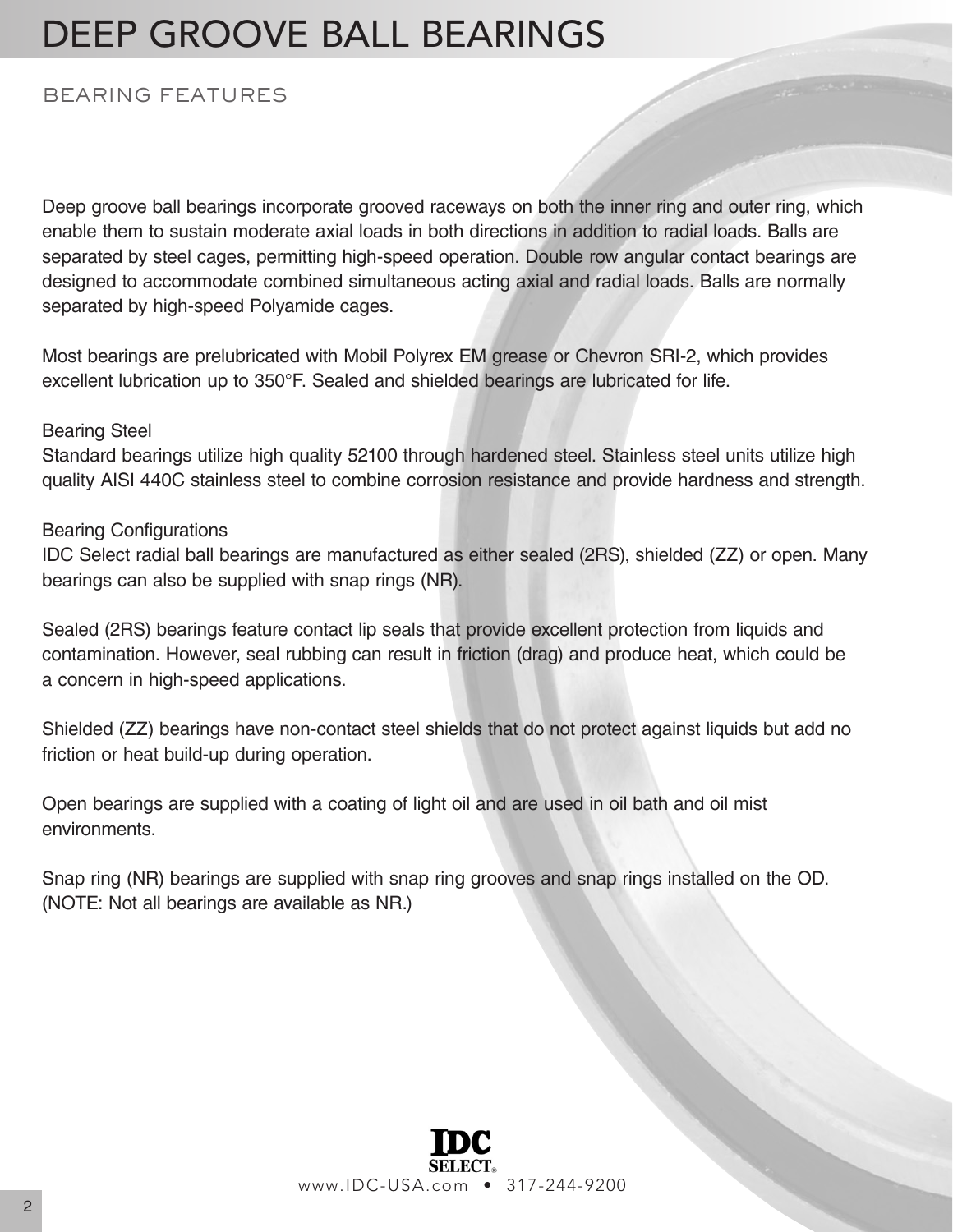### DEEP GROOVE BALL BEARINGS

#### PART NUMBER NOMENCLATURE

Each IDC Select Deep Groove Ball Bearing part number is a unique combination indicating the bearing's type, series, internal clearance, bore size, seal and shields.



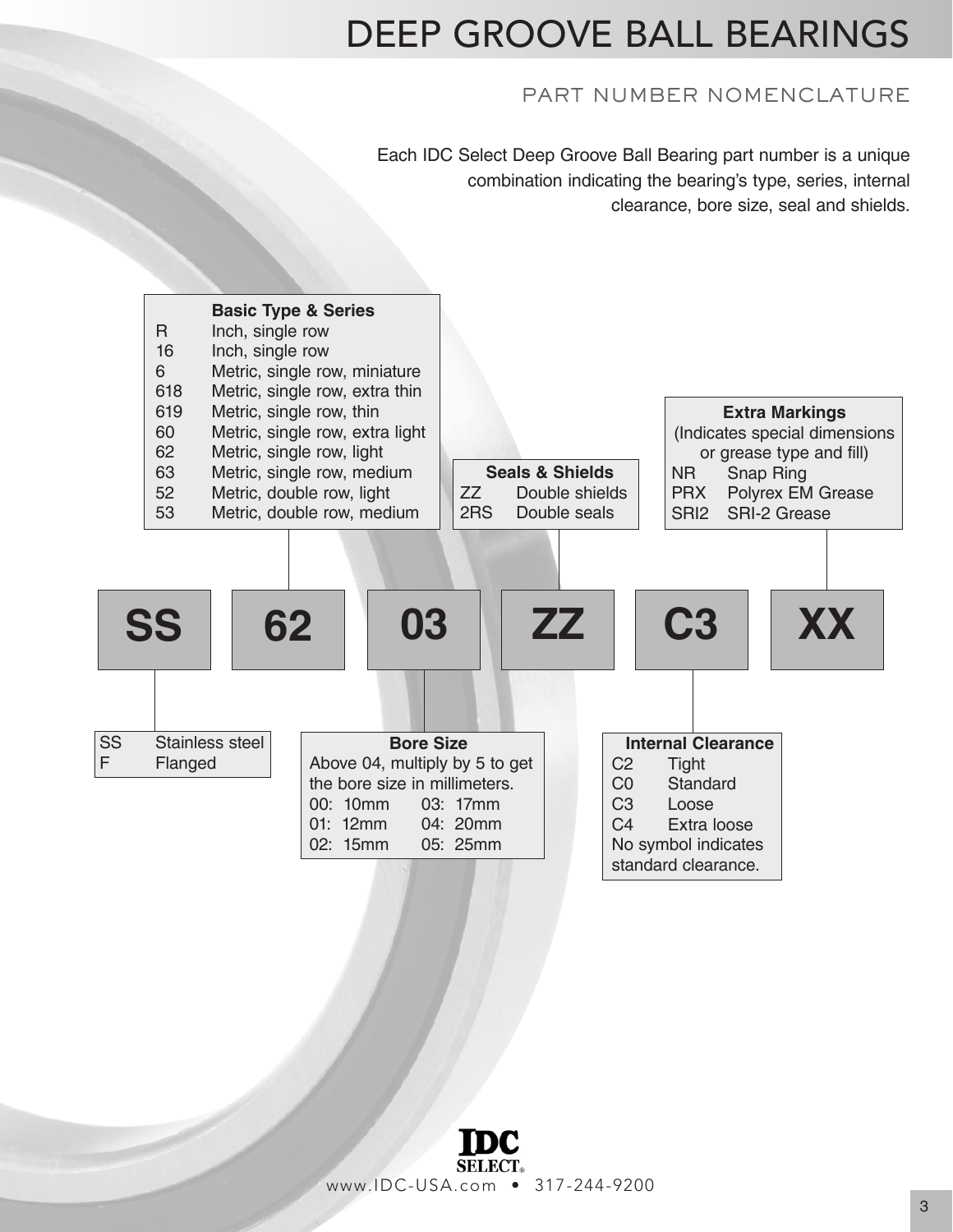### 6000 SERIES EXTRA LIGHT DUTY - METRIC





\* Also available with snap ring (NR suffix)

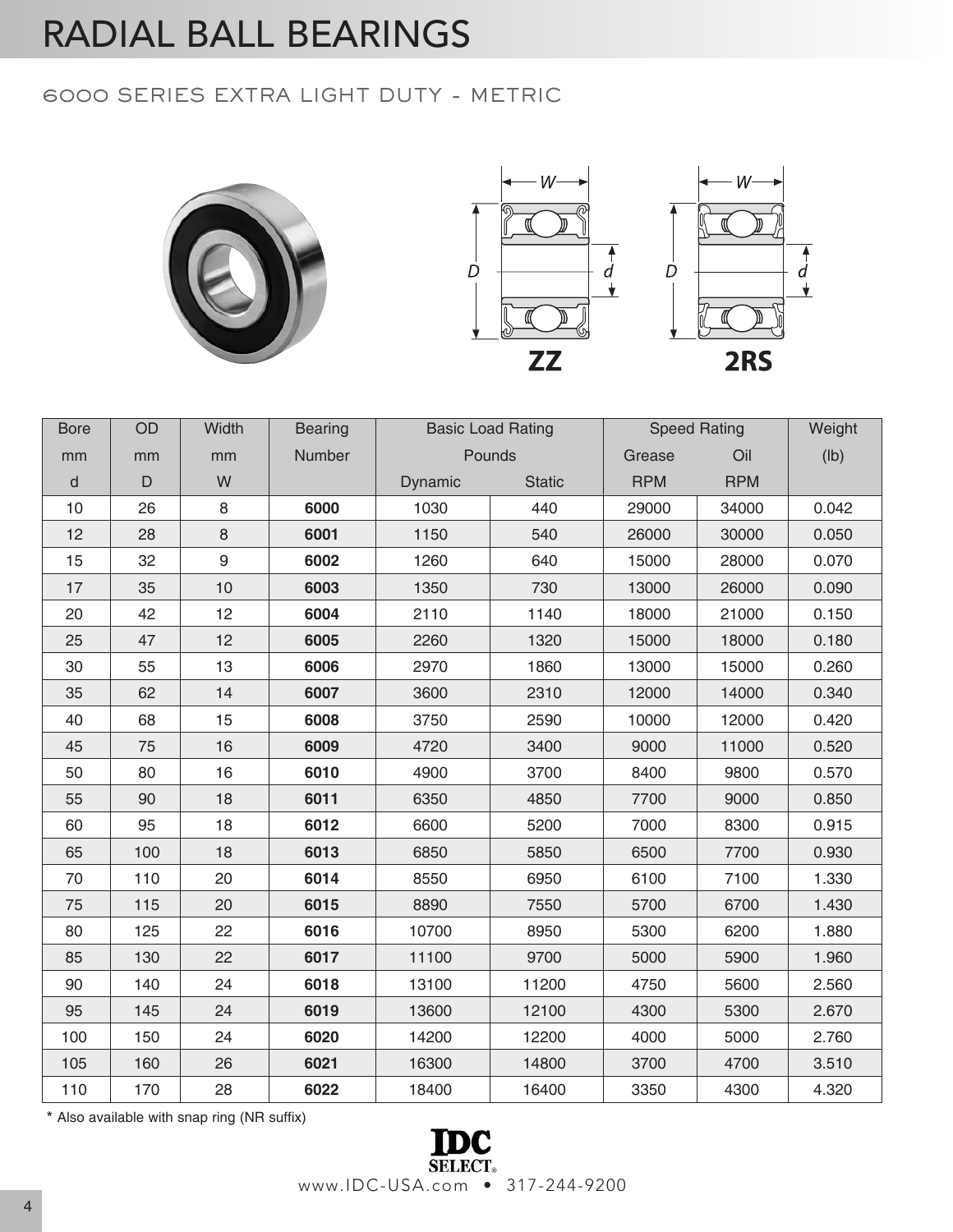### 6200 SERIES LIGHT DUTY - METRIC





| <b>Bore</b> | OD           | Width | <b>Bearing</b> |         | <b>Basic Load Rating</b> |            | <b>Speed Rating</b> | Weight |
|-------------|--------------|-------|----------------|---------|--------------------------|------------|---------------------|--------|
| mm          | mm           | mm    | Number         |         | Pounds                   | Grease     | Oil                 | (Ib)   |
| $\sf d$     | $\mathsf{D}$ | W     |                | Dynamic | <b>Static</b>            | <b>RPM</b> | <b>RPM</b>          |        |
| 10          | 30           | 9     | 6200           | 1150    | 540                      | 24000      | 30000               | 0.07   |
| 12          | 32           | 10    | 6201           | 1530    | 690                      | 22000      | 26000               | 0.08   |
| 15          | 35           | 11    | 6202           | 1740    | 805                      | 19000      | 23000               | 0.10   |
| 17          | 40           | 12    | 6203           | 2150    | 1080                     | 12000      | 20000               | 0.15   |
| 20          | 47           | 14    | 6204           | 2880    | 1490                     | 11000      | 18000               | 0.24   |
| 25          | 52           | 15    | 6205           | 3150    | 1770                     | 10500      | 15000               | 0.28   |
| 30          | 62           | 16    | 6206           | 4390    | 2540                     | 10000      | 13000               | 0.44   |
| 35          | 72           | 17    | 6207           | 5800    | 3400                     | 9800       | 11000               | 0.63   |
| 40          | 80           | 18    | 6208           | 6500    | 4000                     | 8700       | 10000               | 0.80   |
| 45          | 85           | 19    | 6209           | 7300    | 4600                     | 7800       | 9200                | 0.88   |
| 50          | 90           | 20    | 6210           | 7870    | 5200                     | 7100       | 8300                | 1.02   |
| 55          | 100          | 21    | 6211           | 9750    | 6500                     | 6400       | 7600                | 1.34   |
| 60          | 110          | 22    | 6212           | 11800   | 8150                     | 6000       | 7000                | 1.70   |
| 65          | 120          | 23    | 6213           | 12900   | 9000                     | 5400       | 6500                | 2.22   |
| 70          | 125          | 24    | 6214           | 14000   | 9900                     | 5100       | 6000                | 2.41   |
| 75          | 130          | 25    | 6215           | 14900   | 11100                    | 4800       | 5600                | 2.59   |
| 80          | 140          | 26    | 6216           | 16300   | 11900                    | 4500       | 5300                | 3.13   |
| 85          | 150          | 28    | 6217           | 18700   | 14300                    | 4200       | 5000                | 3.94   |
| 90          | 160          | 30    | 6218           | 21600   | 16100                    | 3950       | 4750                | 4.74   |
| 95          | 170          | 32    | 6219           | 24500   | 18400                    | 3600       | 4450                | 5.78   |
| 100         | 180          | 34    | 6220           | 27500   | 20900                    | 3350       | 4200                | 6.90   |
| 105         | 190          | 36    | 6221           | 29900   | 23500                    | 3050       | 3950                | 8.14   |
| 110         | 200          | 38    | 6222           | 32500   | 26300                    | 2875       | 3700                | 9.61   |

\* Also available with snap ring (NR suffix)

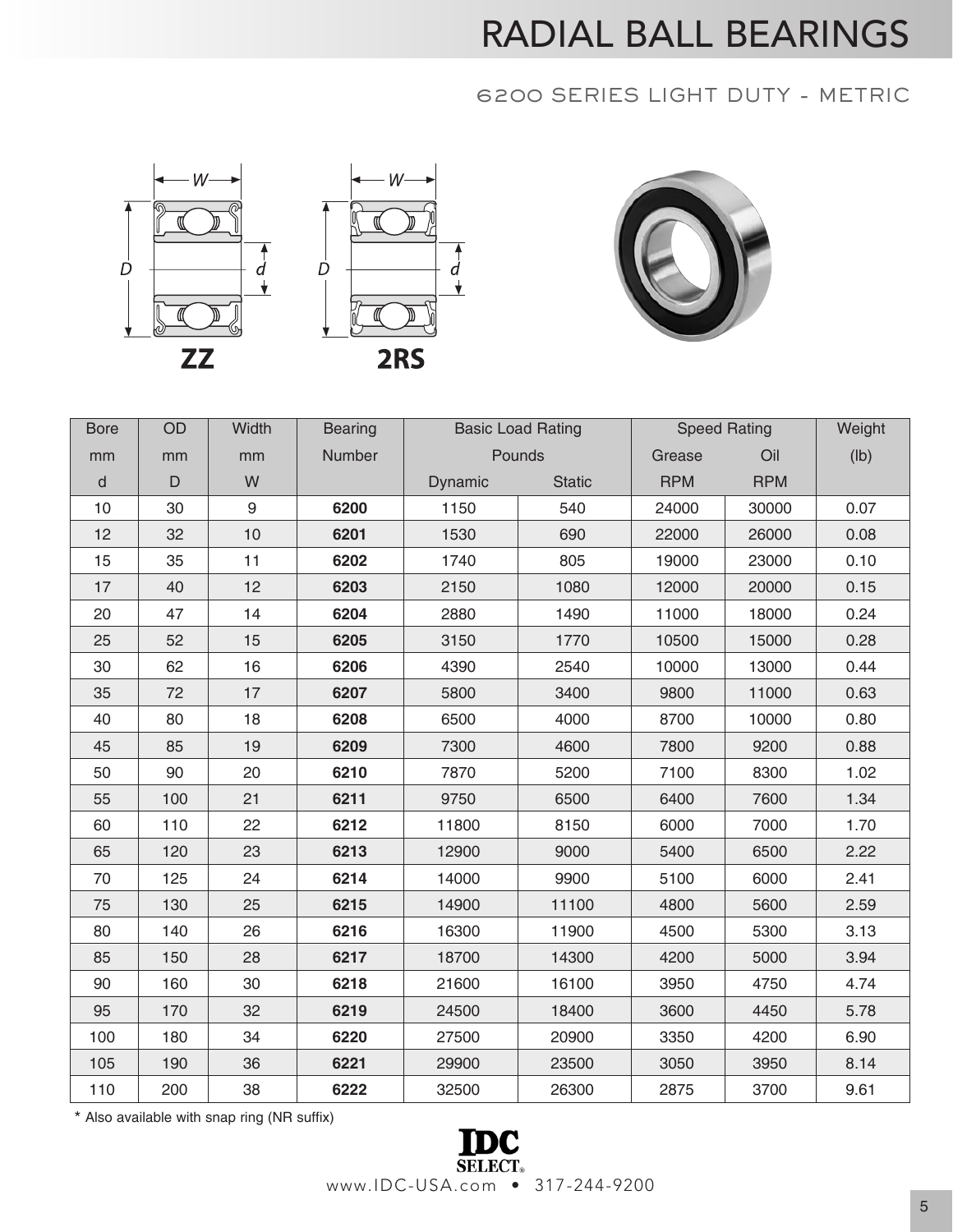#### 6300 SERIES MEDIUM DUTY - METRIC





| <b>Bore</b>  | OD          | Width | <b>Bearing</b> |         | <b>Basic Load Rating</b> |            | <b>Speed Rating</b> | Weight |
|--------------|-------------|-------|----------------|---------|--------------------------|------------|---------------------|--------|
| mm           | mm          | mm    | Number         |         | Pounds                   | Grease     | Oil                 | (Ib)   |
| $\mathsf{d}$ | $\mathsf D$ | W     |                | Dynamic | <b>Static</b>            | <b>RPM</b> | <b>RPM</b>          |        |
| 10           | 35          | 11    | 6300           | 1820    | 780                      | 17000      | 26000               | 0.11   |
| 12           | 37          | 12    | 6301           | 2180    | 950                      | 16000      | 24000               | 0.13   |
| 15           | 42          | 13    | 6302           | 2570    | 1230                     | 13000      | 20000               | 0.18   |
| 17           | 47          | 14    | 6303           | 3060    | 1470                     | 11000      | 18000               | 0.25   |
| 20           | 52          | 15    | 6304           | 3580    | 1780                     | 10000      | 17000               | 0.32   |
| 25           | 62          | 17    | 6305           | 4640    | 2520                     | 9500       | 13000               | 0.52   |
| 30           | 72          | 19    | 6306           | 6000    | 3370                     | 9000       | 12000               | 0.80   |
| 35           | 80          | 21    | 6307           | 7500    | 4300                     | 8500       | 10000               | 1.00   |
| 40           | 90          | 23    | 6308           | 9100    | 5400                     | 7800       | 9200                | 1.40   |
| 45           | 100         | 25    | 6309           | 11900   | 7200                     | 6700       | 8000                | 1.80   |
| 50           | 110         | 27    | 6310           | 13900   | 8600                     | 6400       | 7500                | 2.40   |
| 55           | 120         | 29    | 6311           | 16100   | 10100                    | 5800       | 6800                | 3.02   |
| 60           | 130         | 31    | 6312           | 18400   | 11700                    | 5400       | 6300                | 3.81   |
| 65           | 140         | 33    | 6313           | 20800   | 13400                    | 4900       | 5800                | 4.70   |
| 70           | 150         | 35    | 6314           | 23400   | 15300                    | 4600       | 5400                | 5.72   |
| 75           | 160         | 37    | 6315           | 25500   | 17400                    | 4300       | 5000                | 6.84   |
| 80           | 170         | 39    | 6316           | 27600   | 19500                    | 4000       | 4700                | 8.13   |
| 85           | 180         | 41    | 6317           | 29800   | 21800                    | 3800       | 4500                | 9.53   |
| 90           | 190         | 43    | 6318           | 32000   | 24100                    | 3600       | 4300                | 10.80  |
| 95           | 200         | 45    | 6319           | 34500   | 26600                    | 3400       | 4100                | 12.50  |
| 100          | 215         | 47    | 6320           | 39000   | 31500                    | 3200       | 3950                | 15.40  |
| 105          | 225         | 49    | 6321           | 41500   | 34500                    | 3000       | 3750                | 17.70  |
| 110          | 240         | 50    | 6322           | 43500   | 40500                    | 2850       | 3500                | 21.00  |

\* Also available with snap ring (NR suffix)

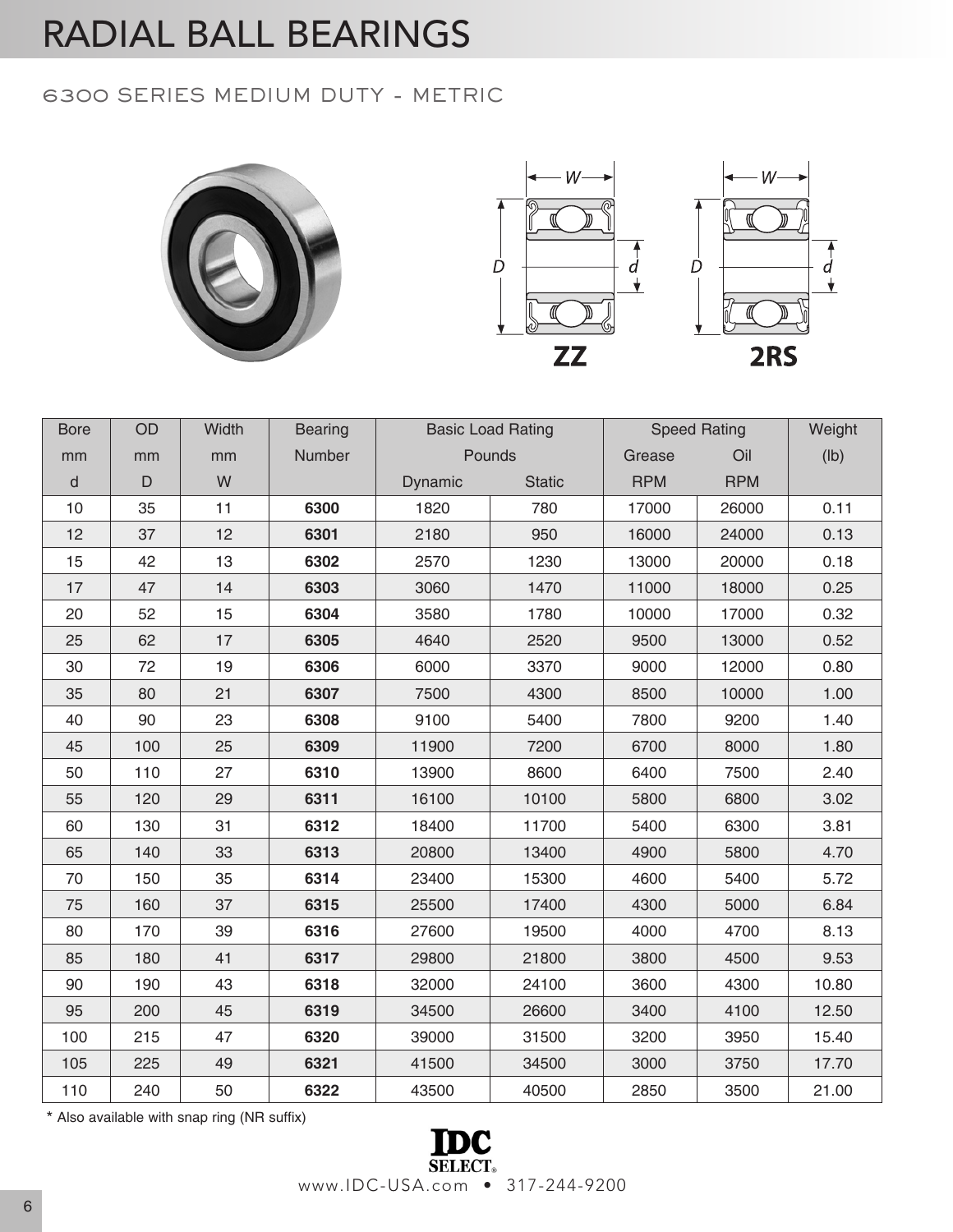### 61800 SERIES EXTRA THIN SECTION - METRIC



| <b>Bore</b> | OD | Width          | <b>Bearing</b> |         | <b>Basic Load Rating</b> |            | <b>Speed Rating</b> | Weight |
|-------------|----|----------------|----------------|---------|--------------------------|------------|---------------------|--------|
| mm          | mm | mm             | <b>Number</b>  |         | Pounds                   | Grease     | Oil                 | (lb)   |
| d           | D  | W              |                | Dynamic | <b>Static</b>            | <b>RPM</b> | <b>RPM</b>          |        |
| 10          | 19 | 5              | 61800          | 410     | 208                      | 36000      | 43000               | 0.01   |
| 12          | 21 | 5              | 61801          | 430     | 220                      | 20000      | 38000               | 0.01   |
| 15          | 24 | 5              | 61802          | 470     | 290                      | 17000      | 34000               | 0.02   |
| 17          | 26 | 5              | 61803          | 630     | 385                      | 15000      | 30000               | 0.02   |
| 20          | 32 | $\overline{7}$ | 61804          | 900     | 560                      | 13000      | 26000               | 0.04   |
| 25          | 37 | $\overline{7}$ | 61805          | 1010    | 710                      | 12000      | 22000               | 0.05   |
| 30          | 42 | 7              | 61806          | 1060    | 820                      | 11000      | 18000               | 0.05   |
| 35          | 47 | $\overline{7}$ | 61807          | 1100    | 920                      | 10500      | 16000               | 0.06   |
| 40          | 52 | $\overline{7}$ | 61808          | 1140    | 980                      | 10000      | 14000               | 0.07   |
| 45          | 58 | $\overline{7}$ | 61809          | 1419    | 1270                     | 9500       | 12000               | 0.09   |
| 50          | 65 | $\overline{7}$ | 61810          | 1480    | 1370                     | 9000       | 11000               | 0.12   |
| 55          | 72 | 9              | 61811          | 1980    | 1820                     | 8700       | 10000               | 0.18   |
| 60          | 78 | 10             | 61812          | 2580    | 2380                     | 8000       | 9400                | 0.23   |
| 65          | 85 | 10             | 61813          | 2610    | 2480                     | 7400       | 8700                | 0.28   |
| 70          | 90 | 10             | 61814          | 2720    | 2680                     | 6900       | 8100                | 0.30   |
| 75          | 95 | 10             | 61815          | 2820    | 2890                     | 6400       | 7600                | 0.32   |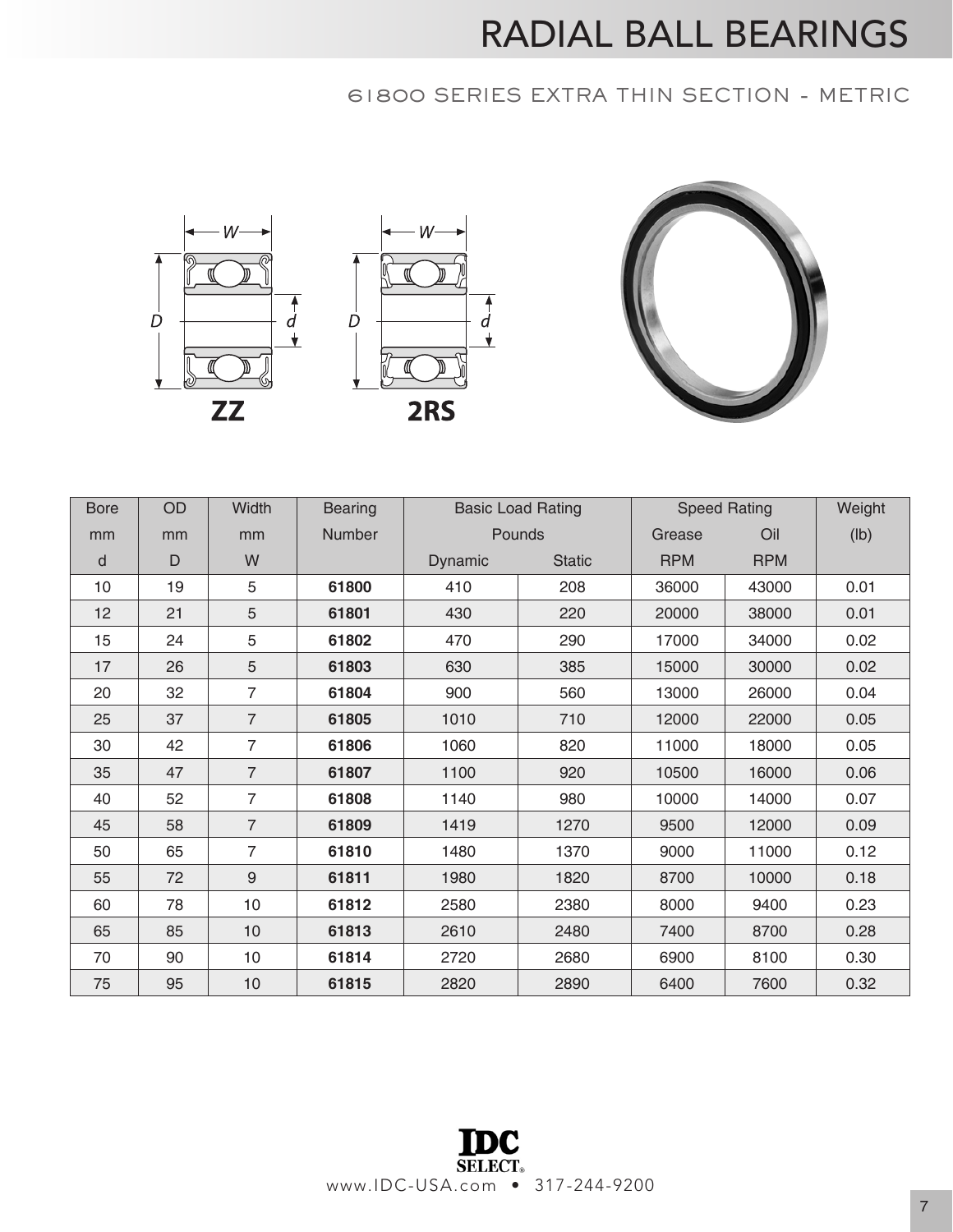#### 61900 SERIES THIN SECTION - METRIC





| <b>Bore</b> | OD           | Width          | <b>Bearing</b> |         | <b>Basic Load Rating</b> |            | <b>Speed Rating</b> | Weight |
|-------------|--------------|----------------|----------------|---------|--------------------------|------------|---------------------|--------|
| mm          | mm           | mm             | Number         |         | Pounds                   | Grease     | Oil                 | (lb)   |
| d           | $\mathsf{D}$ | W              |                | Dynamic | <b>Static</b>            | <b>RPM</b> | <b>RPM</b>          |        |
| 10          | 22           | 6              | 61900          | 610     | 290                      | 28000      | 38000               | 0.02   |
| 12          | 24           | 6              | 61901          | 650     | 330                      | 27000      | 36000               | 0.02   |
| 15          | 28           | $\overline{7}$ | 61902          | 980     | 510                      | 24000      | 30000               | 0.03   |
| 17          | 30           | $\overline{7}$ | 61903          | 1040    | 570                      | 22000      | 28000               | 0.04   |
| 20          | 37           | 9              | 61904          | 1440    | 830                      | 18000      | 22000               | 0.08   |
| 25          | 42           | 9              | 61905          | 1590    | 1020                     | 15000      | 19000               | 0.09   |
| 30          | 47           | 9              | 61906          | 1630    | 1130                     | 13000      | 17000               | 0.11   |
| 35          | 55           | 10             | 61907          | 2390    | 1630                     | 11000      | 15000               | 0.17   |
| 40          | 62           | 12             | 61908          | 3080    | 2250                     | 10000      | 13000               | 0.25   |
| 45          | 68           | 12             | 61909          | 3400    | 2530                     | 9000       | 12000               | 0.28   |
| 50          | 72           | 12             | 61910          | 3500    | 2750                     | 8000       | 11000               | 0.29   |
| 55          | 80           | 13             | 61911          | 3600    | 2980                     | 7000       | 9600                | 0.40   |
| 60          | 85           | 13             | 61912          | 3700    | 3200                     | 6500       | 8900                | 0.42   |
| 65          | 90           | 13             | 61913          | 4610    | 3480                     | 6000       | 8200                | 0.45   |
| 70          | 100          | 16             | 61914          | 5350    | 4750                     | 5700       | 7700                | 0.74   |
| 75          | 105          | 16             | 61915          | 5500    | 5100                     | 5400       | 7200                | 0.78   |

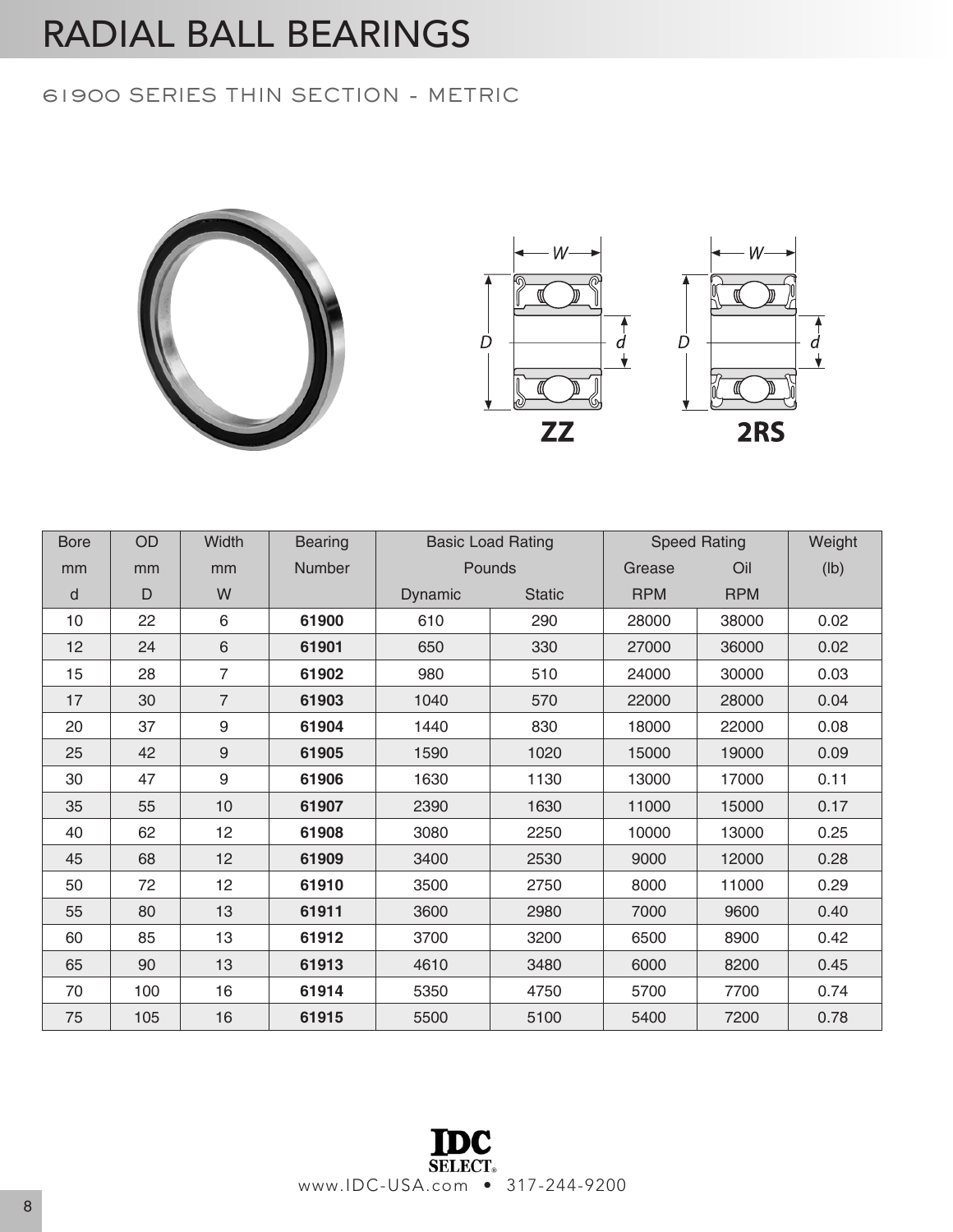# MINIATURE BALL BEARINGS







600 SERIES - METRIC

| <b>Bore</b>    | OD | Width | <b>Bearing</b> |         | <b>Basic Load Rating</b> |            | <b>Speed Rating</b> | Weight |
|----------------|----|-------|----------------|---------|--------------------------|------------|---------------------|--------|
| mm             | mm | mm    | <b>Number</b>  |         | <b>Pounds</b>            | Grease     | Oil                 | (lb)   |
| d              | D  | W     |                | Dynamic | <b>Static</b>            | <b>RPM</b> | <b>RPM</b>          |        |
| 3              | 10 | 4     | 623            | 140     | 50                       | 50000      | 60000               | .003   |
| $\overline{4}$ | 13 | 5     | 624            | 290     | 110                      | 40000      | 48000               | .006   |
| 4              | 16 | 5     | 634            | 400     | 150                      | 40000      | 48000               | .012   |
| 5              | 14 | 5     | 605            | 300     | 115                      | 37000      | 44000               | .008   |
| 5              | 16 | 5     | 625            | 390     | 150                      | 36000      | 43000               | .011   |
| 5              | 19 | 6     | 635            | 530     | 200                      | 32000      | 40000               | .018   |
| 6              | 17 | 6     | 606            | 510     | 190                      | 38000      | 45000               | .015   |
| 6              | 19 | 6     | 626            | 530     | 200                      | 32000      | 40000               | .017   |
| 6              | 22 | 7     | 636            | 750     | 320                      | 30000      | 36000               | .032   |
| $\overline{7}$ | 17 | 5     | 697            | 360     | 160                      | 36000      | 43000               | .011   |
| 7              | 19 | 6     | 607            | 525     | 205                      | 36000      | 43000               | .018   |
| $\overline{7}$ | 22 | 7     | 627            | 740     | 310                      | 30000      | 36000               | .028   |
| 8              | 22 | 7     | 608            | 740     | 310                      | 34000      | 40000               | .028   |
| 8              | 24 | 8     | 628            | 750     | 320                      | 28000      | 34000               | .038   |
| 8              | 28 | 9     | 638            | 1020    | 450                      | 28000      | 34000               | .066   |
| 9              | 14 | 3     | 679            | 200     | 110                      | 36000      | 42000               | .044   |
| 9              | 24 | 7     | 609            | 755     | 325                      | 32000      | 38000               | .035   |
| 9              | 26 | 8     | 629            | 1020    | 540                      | 28000      | 34000               | .042   |

\* Also available open (without shields or seals)







"L" SERIES - METRIC

| <b>Bore</b> | OD | Width | <b>Bearing</b> |         | <b>Basic Load Rating</b> | <b>Speed Rating</b> |            | Weight |
|-------------|----|-------|----------------|---------|--------------------------|---------------------|------------|--------|
| mm          | mm | mm    | Number         | Pounds  |                          | Grease              | Oil        | (lb)   |
| d           | D  | W     |                | Dynamic | <b>Static</b>            | <b>RPM</b>          | <b>RPM</b> |        |
| 4           | 10 | 4.0   | L1040          | 73      | 26                       | 45000               | 54000      | .002   |
| 5           | 10 | 4.0   | L1050          | 73      | 26                       | 43000               | 52000      | .002   |
| 5           | 11 | 5.0   | L1150          | 68      | 26                       | 40000               | 48000      | .002   |
| 6           | 10 | 3.0   | L1060          | 47      | 16                       | 40000               | 48000      | .002   |
| 6           | 12 | 4.0   | L1260          | 85      | 32                       | 36000               | 43000      | .003   |
| 6           | 13 | 5.0   | L1360          | 115     | 49                       | 34000               | 41000      | .004   |
| 7           | 14 | 5.0   | L1470          | 126     | 55                       | 31000               | 37000      | .004   |
| 8           | 12 | 3.5   | L1280          | 52      | 20                       | 32000               | 39000      | .002   |
| 8           | 14 | 4.0   | L1480          | 84      | 32                       | 29000               | 35000      | .004   |
| 8           | 16 | 5.0   | L1680          | 170     | 79                       | 27000               | 32000      | .006   |
| 9           | 17 | 5.0   | L1790          | 183     | 88                       | 25000               | 30000      | .008   |
| 9           | 20 | 6.0   | L2090          | 225     | 108                      | 23000               | 28000      | .016   |
| 10          | 19 | 7.0   | L1910          | 217     | 89                       | 23000               | 28000      | .017   |

\* Also available open. Width may vary.

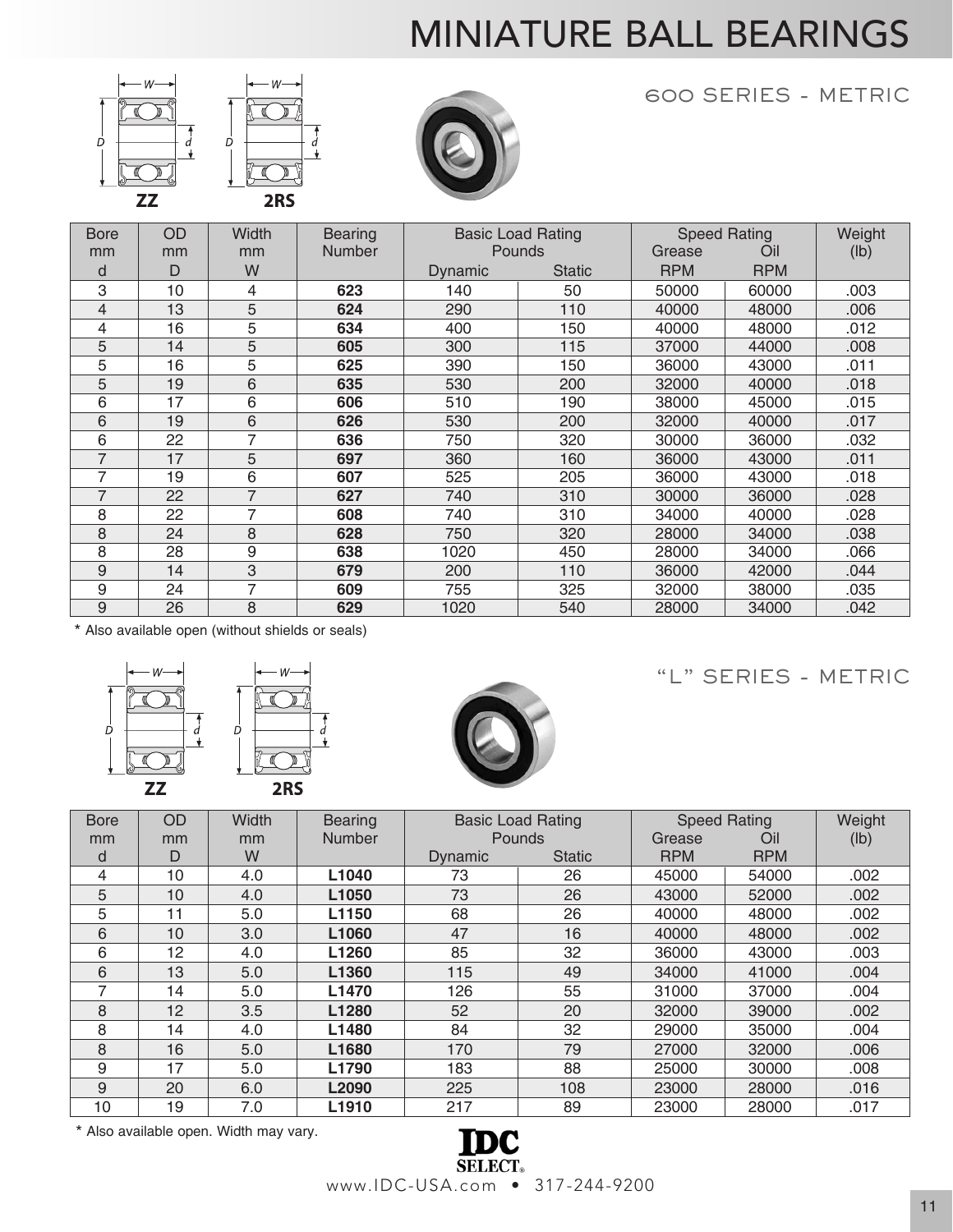### MINIATURE BALL BEARINGS

#### "R" SERIES - INCH





| <b>Bore</b> | OD     | Width (ZZ or 2RS) | Width (Open) | <b>Bearing</b>   | <b>Basic Load Rating</b> |               |            | <b>Speed Rating</b> | Weight |
|-------------|--------|-------------------|--------------|------------------|--------------------------|---------------|------------|---------------------|--------|
| in          | in     | <i>in</i>         | <i>in</i>    | Number           |                          | <b>Pounds</b> | Grease     | Oil                 | (lb)   |
| $\sf d$     | D      | W                 | W            |                  | Dynamic                  | <b>Static</b> | <b>RPM</b> | <b>RPM</b>          |        |
| 0.1250      | 0.3750 | 0.1562            | 0.1562       | R <sub>2</sub>   | 144                      | 50            | 49000      | 55000               | 0.003  |
| 0.1250      | 0.5000 | 0.1719            | 0.1719       | <b>R2A</b>       | 254                      | 90            | 31000      | 5100                | 0.004  |
| 0.1875      | 0.5000 | 0.1960            | 0.1562       | R <sub>3</sub>   | 295                      | 110           | 41000      | 48000               | 0.005  |
| 0.2500      | 0.6250 | 0.1960            | 0.1960       | <b>R4</b>        | 335                      | 139           | 44000      | 54000               | 0.010  |
| 0.2500      | 0.7500 | 0.2812            | 0.2188       | R <sub>4</sub> A | 525                      | 200           | 39000      | 48000               | 0.017  |
| 0.3750      | 0.8750 | 0.2812            | 0.2188       | R <sub>6</sub>   | 745                      | 315           | 31000      | 38000               | 0.024  |
| 0.5000      | 1.1250 | 0.3125            | 0.2500       | R <sub>8</sub>   | 1148                     | 535           | 24000      | 29000               | 0.039  |
| 0.6250      | 1.3750 | 0.3438            | 0.2812       | R <sub>10</sub>  | 1347                     | 734           | 18000      | 22000               | 0.081  |
| 0.7500      | 1.6250 | 0.4375            | 0.3125       | R <sub>12</sub>  | 1770                     | 1020          | 16000      | 19000               | 0.100  |
| 0.8750      | 1.8750 | 0.5000            | 0.3750       | R <sub>14</sub>  | 2270                     | 1220          | 14000      | 17000               | 0.160  |
| 1.0000      | 2.0000 | 0.5000            | 0.3750       | <b>R16</b>       | 2261                     | 1350          | 13000      | 16000               | 0.190  |
| 1.1250      | 2.1250 | 0.5000            | 0.3750       | <b>R18</b>       | 2810                     | 1690          | 12000      | 14000               | 0.270  |
| 1.2500      | 2.2500 | 0.5000            | 0.3750       | <b>R20</b>       | 3150                     | 2090          | 11000      | 13000               | 0.300  |
| 1.3750      | 2.5000 | 0.5625            | 0.4375       | <b>R22</b>       | 3480                     | 2380          | 10000      | 12000               | 0.460  |
| 1.5000      | 2.6250 | 0.5625            | 0.4375       | <b>R24</b>       | 3780                     | 2650          | 9000       | 11000               | 0.510  |

 \* Width of open bearing is narrower. Some sizes available with snap ring (NR suffix). Contact factory. Also available open (without shields or seals).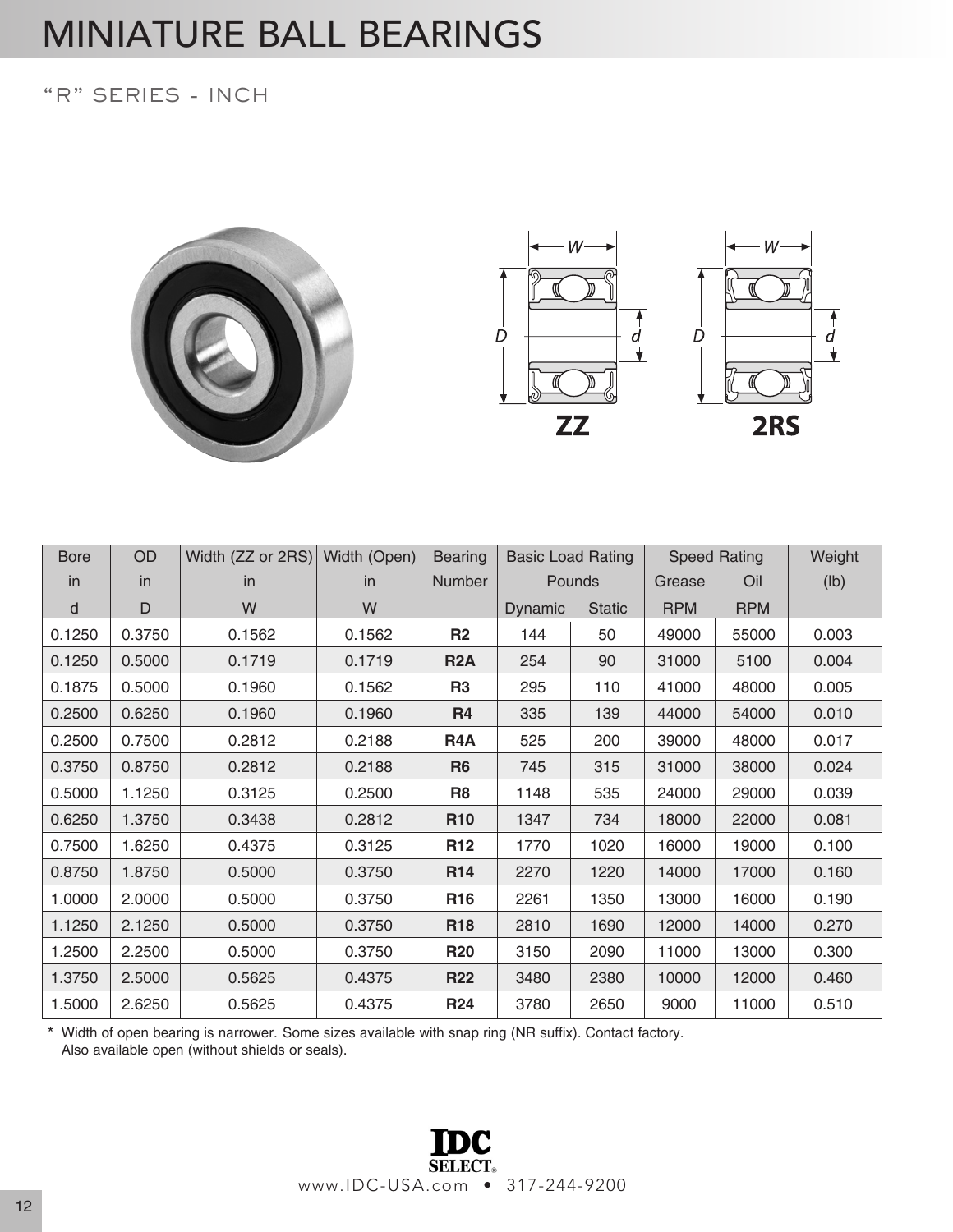### INCH 1600 SERIES





| <b>Bore</b> | OD     | Width (ZZ or Open) | Width (2RS) | <b>Bearing</b> |         | <b>Basic Load Rating</b> | Weight |
|-------------|--------|--------------------|-------------|----------------|---------|--------------------------|--------|
| in          | in     | in                 | in          | Number         |         | Pounds                   | (1b)   |
| d           | D      | W                  | W           |                | Dynamic | <b>Static</b>            |        |
| 0.1875      | 0.6875 | 0.2500             | 0.3125      | 1601           | 491     | 194                      | 0.015  |
| 0.2500      | 0.6875 | 0.2500             | 0.3125      | 1602           | 491     | 194                      | 0.013  |
| 0.3125      | 0.8750 | 0.2812             | 0.3438      | 1603           | 747     | 317                      | 0.024  |
| 0.3750      | 0.8750 | 0.2812             | 0.3438      | 1604           | 747     | 317                      | 0.035  |
| 0.3125      | 0.9062 | 0.3125             | 0.3125      | 1605           | 935     | 390                      | 0.026  |
| 0.3750      | 0.9062 | 0.3125             | 0.3125      | 1606           | 935     | 390                      | 0.030  |
| 0.4375      | 0.9062 | 0.3125             | 0.3125      | 1607           | 935     | 390                      | 0.035  |
| 0.3750      | 1.1250 | 0.3750             | 0.3750      | 1614           | 1047    | 465                      | 0.077  |
| 0.4375      | 1.1250 | 0.3750             | 0.3750      | 1615           | 1047    | 465                      | 0.071  |
| 0.5000      | 1.1250 | 0.3750             | 0.3750      | 1616           | 1047    | 465                      | 0.066  |
| 0.4375      | 1.3750 | 0.4375             | 0.4375      | 1620           | 1525    | 747                      | 0.110  |
| 0.5000      | 1.3750 | 0.4375             | 0.4375      | 1621           | 1525    | 747                      | 0.106  |
| 0.5625      | 1.3750 | 0.4375             | 0.4375      | 1622           | 1525    | 747                      | 0.101  |
| 0.6250      | 1.3750 | 0.4375             | 0.4375      | 1623           | 1525    | 747                      | 0.088  |
| 0.6250      | 1.6250 | 0.5000             | 0.5000      | 1628           | 2109    | 1150                     | 0.159  |
| 0.7500      | 1.6250 | 0.5000             | 0.5000      | 1630           | 2109    | 1150                     | 0.143  |
| 0.6250      | 1.7500 | 0.5000             | 0.5000      | 1633           | 2109    | 1150                     | 0.203  |
| 0.7500      | 1.7500 | 0.5000             | 0.5000      | 1635           | 2109    | 1150                     | 0.187  |
| 0.7500      | 2.0000 | 0.5625             | 0.5625      | 1638           | 3150    | 1785                     | 0.265  |
| 0.8750      | 2.0000 | 0.5625             | 0.5625      | 1640           | 3150    | 1785                     | 0.247  |
| 1.0000      | 2.0000 | 0.5625             | 0.5625      | 1641           | 3150    | 1785                     | 0.221  |
| 1.1250      | 2.5000 | 0.6250             | 0.6250      | 1652           | 2880    | 1890                     | 0.463  |
| 1.2500      | 2.5000 | 0.6250             | 0.6250      | 1654           | 2880    | 1890                     | 0.419  |
| 1.2500      | 2.5625 | 0.6875             | 0.6875      | 1657           | 3369    | 2251                     | 0.474  |
| 1.3125      | 2.5625 | 0.6875             | 0.6875      | 1658           | 3369    | 2251                     | 0.441  |

\* Some sizes available with snap ring (NR suffix). Contact factory.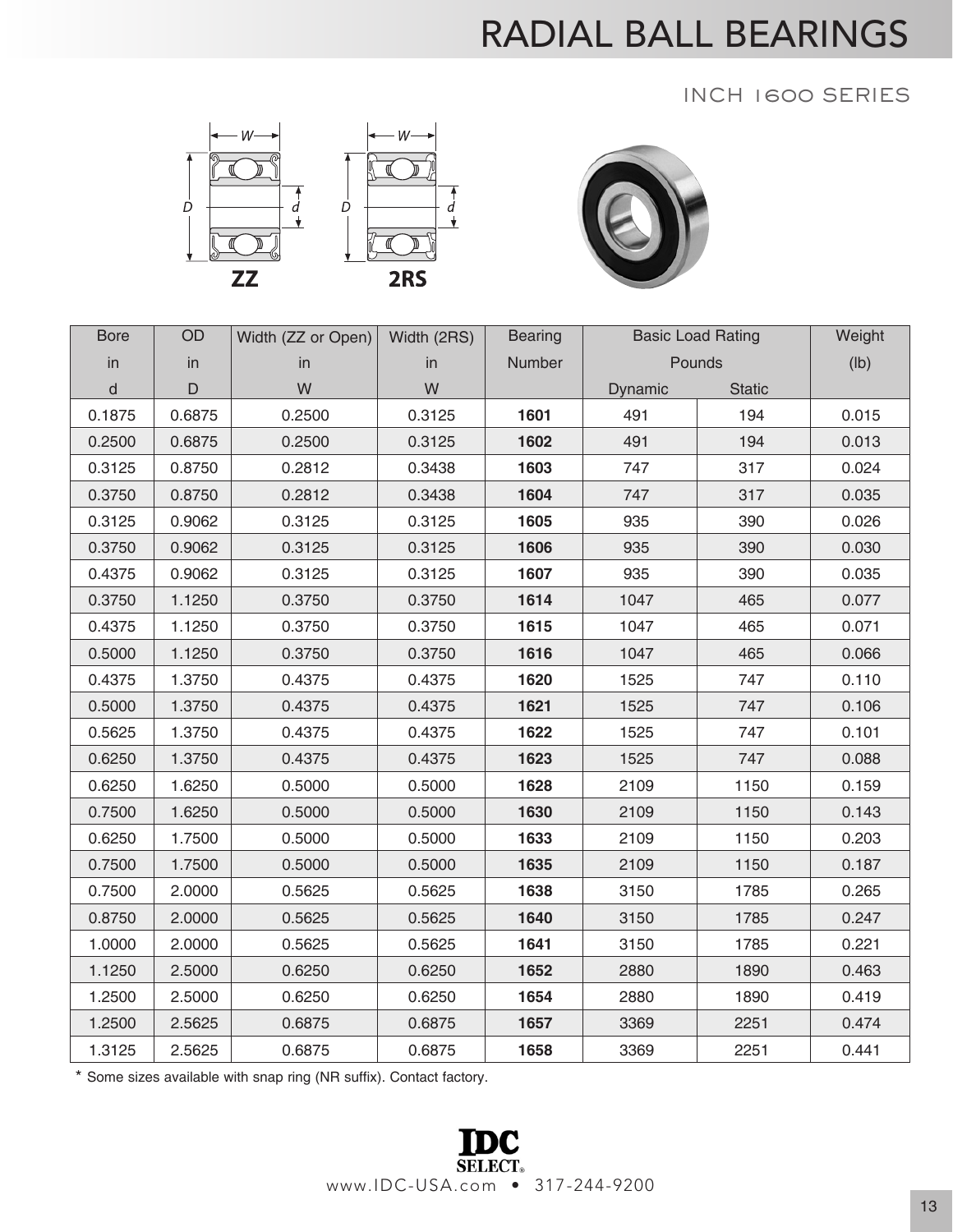### METRIC 440C STAINLESS







| <b>Bore</b> | OD. | Width            | <b>Bearing</b> |                | <b>Basic Load Rating</b> |            | <b>Speed Rating</b> | Weight          |
|-------------|-----|------------------|----------------|----------------|--------------------------|------------|---------------------|-----------------|
| mm          | mm  | mm               | Number         |                | Pounds                   | Grease     | Oil                 | $(\mathsf{lb})$ |
| d           | D   | W                |                | <b>Dynamic</b> | <b>Static</b>            | <b>RPM</b> | <b>RPM</b>          |                 |
| 8           | 22  | $\overline{7}$   | <b>SS608</b>   | 740            | 310                      | 34000      | 40000               | 0.030           |
| 10          | 26  | 8                | <b>SS6000</b>  | 1030           | 440                      | 29000      | 34000               | 0.042           |
| 10          | 30  | $\boldsymbol{9}$ | <b>SS6200</b>  | 1150           | 540                      | 18000      | 30000               | 0.070           |
| 12          | 28  | 8                | <b>SS6001</b>  | 1150           | 540                      | 26000      | 30000               | 0.050           |
| 12          | 32  | 10               | <b>SS6201</b>  | 1530           | 690                      | 22000      | 26000               | 0.060           |
| 15          | 32  | 9                | <b>SS6002</b>  | 1260           | 640                      | 15000      | 28000               | 0.070           |
| 15          | 35  | 11               | <b>SS6202</b>  | 1740           | 805                      | 19000      | 23000               | 0.100           |
| 17          | 35  | 10               | <b>SS6003</b>  | 1350           | 730                      | 13000      | 26000               | 0.090           |
| 17          | 40  | 12               | <b>SS6203</b>  | 2150           | 1080                     | 12000      | 20000               | 0.150           |
| 20          | 42  | 12               | <b>SS6004</b>  | 2110           | 1140                     | 18000      | 21000               | 0.150           |
| 20          | 47  | 14               | <b>SS6204</b>  | 2880           | 1490                     | 11000      | 20000               | 0.240           |
| 25          | 47  | 12               | <b>SS6005</b>  | 2260           | 1320                     | 15000      | 18000               | 0.180           |
| 25          | 52  | 15               | <b>SS6205</b>  | 3150           | 1770                     | 9000       | 15000               | 0.280           |
| 30          | 55  | 13               | <b>SS6006</b>  | 2970           | 1860                     | 13000      | 15000               | 0.260           |
| 30          | 62  | 16               | <b>SS6206</b>  | 4390           | 2540                     | 11000      | 13000               | 0.440           |
| 35          | 62  | 14               | <b>SS6007</b>  | 3600           | 2310                     | 12000      | 14000               | 0.340           |
| 35          | 72  | 17               | <b>SS6207</b>  | 5800           | 3400                     | 9800       | 11000               | 0.630           |
| 40          | 68  | 15               | <b>SS6008</b>  | 3750           | 2590                     | 10000      | 12000               | 0.420           |

\* Cages and shields are constructed of 304 stainless. Larger sizes available upon request. Consult factory.

### FLANGED INCH 440C STAINLESS



| <b>Bore</b> | <b>OD</b> | Width       | Width          | <b>Bearing</b>    | Flanged OD | <b>Flanged Width</b> |
|-------------|-----------|-------------|----------------|-------------------|------------|----------------------|
| in          | in        | B           | в              | <b>Number</b>     | Df         | Bf                   |
| d           | D         | <b>Open</b> | 1 or 2 Shields |                   |            |                      |
| .1250       | 0.3750    | .1562       | .1562          | <b>SSFR2</b>      | 0.4400     | .030                 |
| .1875       | 0.5000    | .1562       | .1960          | <b>SSFR3</b>      | 0.5650     | .042                 |
| .2500       | 0.6250    | .1960       | .1960          | <b>SSFR4</b>      | 0.6900     | .042                 |
| .3750       | 0.8750    | .2188       | .2812          | SSFR <sub>6</sub> | 0.9690     | .062                 |
| .5000       | 1.1250    | .2500       | .3125          | <b>SSFR8</b>      | 1.2250     | .062                 |

\* Flanged R Series also available in non-stainless, 52100 steel.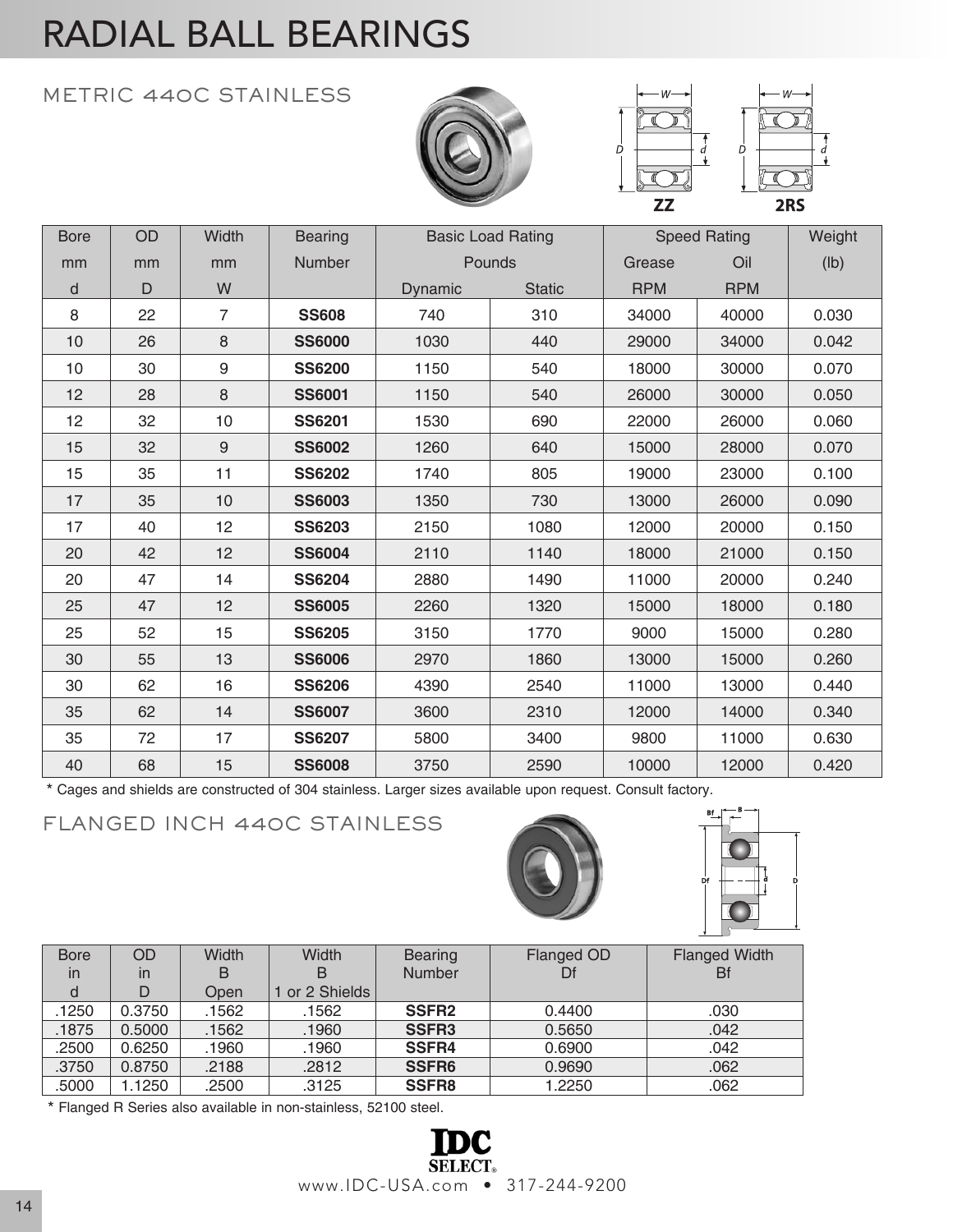## MINIATURE BALL BEARINGS

#### INCH 440C STAINLESS "R" SERIES





| <b>Bore</b> | OD    | Width (ZZ or 2RS) | Width (Open) | <b>Bearing</b>   | <b>Basic Load Rating</b> |               |            | <b>Speed Rating</b> | Weight |
|-------------|-------|-------------------|--------------|------------------|--------------------------|---------------|------------|---------------------|--------|
| in          | in    | in                | in           | <b>Number</b>    |                          | <b>Pounds</b> | Grease     | Oil                 | (lb)   |
| d           | D     | W                 | W            |                  | <b>Dynamic</b>           | <b>Static</b> | <b>RPM</b> | <b>RPM</b>          |        |
| 0.1250      | 0.375 | 0.1562            | 0.1562       | SSR <sub>2</sub> | 144                      | 50            | 49000      | 58000               | 0.003  |
| 0.1250      | 0.500 | 0.1719            | 0.1719       | <b>SSR2A</b>     | 254                      | 90            | 31000      | 51000               | 0.004  |
| 0.1875      | 0.500 | 0.1960            | 0.1562       | SSR <sub>3</sub> | 295                      | 110           | 41000      | 48000               | 0.005  |
| 0.2500      | 0.625 | 0.1960            | 0.1960       | SSR4             | 335                      | 139           | 44000      | 54000               | 0.010  |
| 0.2500      | 0.750 | 0.2812            | 0.2188       | <b>SSR4A</b>     | 525                      | 200           | 39000      | 48000               | 0.017  |
| 0.3750      | 0.875 | 0.2812            | 0.2188       | SSR <sub>6</sub> | 745                      | 315           | 31000      | 38000               | 0.024  |
| 0.5000      | 1.125 | 0.3125            | 0.2500       | SSR <sub>8</sub> | 1148                     | 535           | 24000      | 29000               | 0.039  |
| 0.6250      | 1.375 | 0.3438            | 0.2812       | <b>SSR10</b>     | 1347                     | 734           | 18000      | 22000               | 0.081  |

\* Cages and shields are constructed of 304 stainless.

### INCH "INSTRUMENT TYPE" 440C STAINLESS

| <b>Bore</b> | <b>OD</b> | <b>Width</b> | <b>Bearing</b>    |                | <b>Basic Load Rating</b> | <b>Speed Rating</b> | Weight |
|-------------|-----------|--------------|-------------------|----------------|--------------------------|---------------------|--------|
| in          | in        | in           | <b>Number</b>     | <b>Pounds</b>  |                          | Grease              | (lb)   |
| d           | D         | W            |                   | <b>Dynamic</b> | <b>Static</b>            | <b>RPM</b>          |        |
| 0.0937      | 0.1875    | 0.0937       | <b>SSRI3332ZZ</b> | 28             | 9                        | 73000               | 0.001  |
| 0.1250      | 0.2500    | 0.1094       | SSRI418ZZ         | 64             | 22                       | 59000               | 0.001  |
| 0.1250      | 0.3125    | 0.1406       | <b>SSRI518ZZ</b>  | 126            | 40                       | 54000               | 0.002  |
| 0.1250      | 0.3750    | 0.1406       | <b>SSRI618ZZ</b>  | 144            | 51                       | 49000               | 0.002  |
| 0.1562      | 0.3125    | 0.1250       | <b>SSRI5532ZZ</b> | 75             | 30                       | 51000               | 0.001  |
| 0.1875      | 0.3125    | 0.1250       | <b>SSRI5632ZZ</b> | 85             | 30                       | 49000               | 0.001  |
| 0.1875      | 0.3750    | 0.1250       | <b>SSRI6632ZZ</b> | 160            | 60                       | 46000               | 0.002  |
| 0.2500      | 0.3750    | 0.1250       | SSRI614ZZ         | 45             | 22                       | 43000               | 0.002  |
| 0.2500      | 0.5000    | 0.1875       | <b>SSRI814ZZ</b>  | 185            | 80                       | 39000               | 0.004  |
| 0.3125      | 0.5000    | 0.1562       | <b>SSRI8516ZZ</b> | 121            | 62                       | 40000               | 0.003  |
| 0.3750      | 0.6250    | 0.1562       | <b>SSRI1038ZZ</b> | 96             | 53                       | 30000               | 0.006  |
| 0.5000      | 0.7500    | 0.1562       | <b>SSRI1212ZZ</b> | 111            | 71                       | 24000               | 0.007  |

\* Open 2RS or LL (Teflon seals) may also be available. Open width may vary. Also available in ABEC 3 & 5 precision. Contact factory.